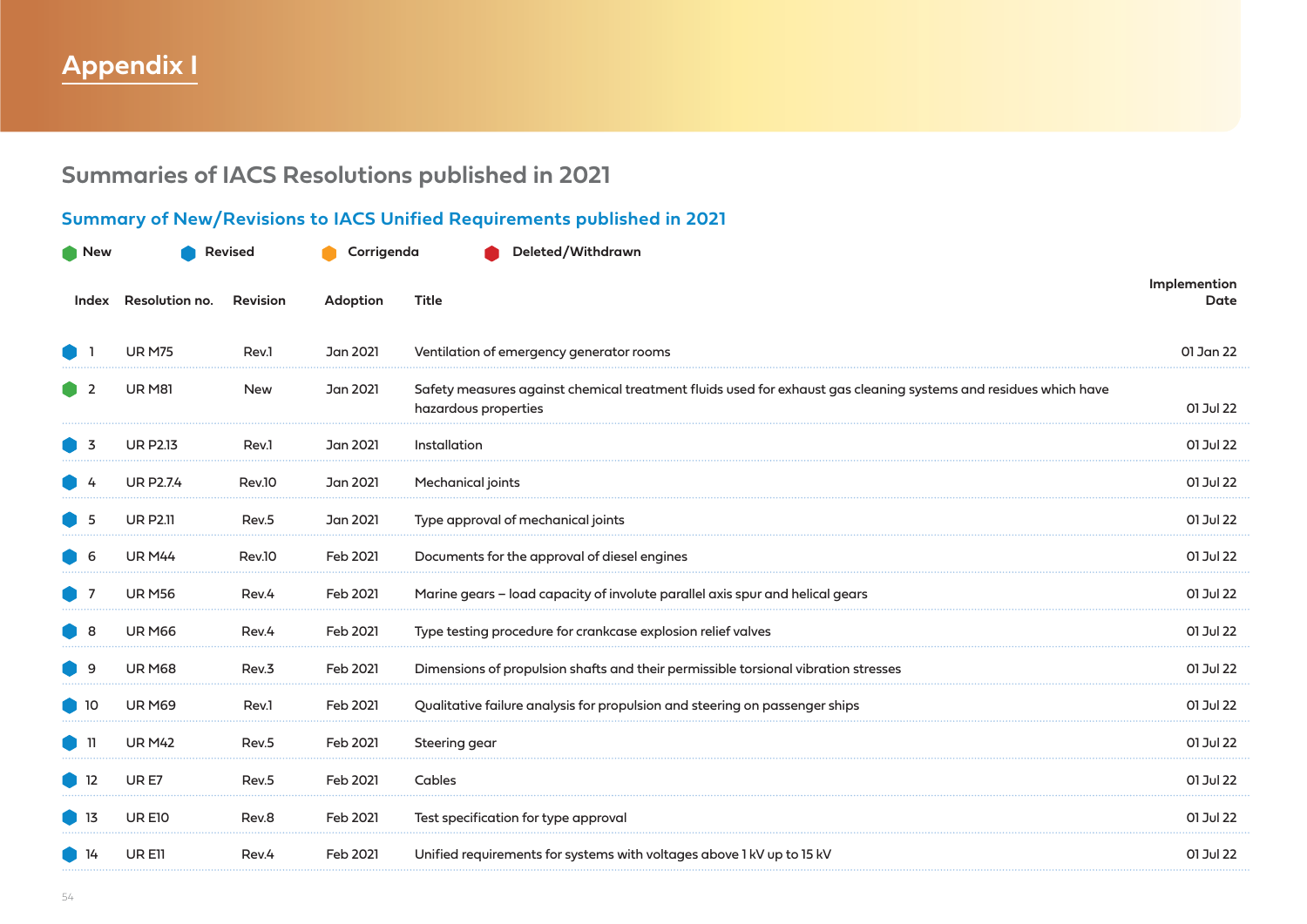| Index        | Resolution no.    | <b>Revision</b> | Adoption        | Title                                                                                                                                                            | Implemention<br>Date |
|--------------|-------------------|-----------------|-----------------|------------------------------------------------------------------------------------------------------------------------------------------------------------------|----------------------|
| $\bullet$ 15 | <b>URE17</b>      | Rev.1           | Feb 2021        | Generators and generator systems, having the ship's propulsion machinery as their prime mover,<br>not forming part of the ship's main source of electrical power | 01 Jul 22            |
| $\bullet$ 16 | <b>URE21</b>      | Rev.1           | Feb 2021        | Requirements for uninterruptible power system (UPS) units as alternative and/or transitional power                                                               | 01 Jul 22            |
| $\bullet$ 17 | <b>UR M78</b>     | Rev.1           | Feb 2021        | Safety of internal combustion engines supplied with low pressure gas                                                                                             | 01 Jul 22            |
| $\bullet$ 18 | <b>URF15</b>      | Rev.6           | Feb 2021        | Reinforced thickness of ballast and cargo oil piping                                                                                                             | 01 Jul 22            |
| $\bullet$ 19 | UR <sub>P4</sub>  | Rev.6           | Feb 2021        | Production and application of plastic piping systems on ships                                                                                                    | 01 Jul 22            |
| $\bullet$ 20 | <b>UR P2.12</b>   | Rev.3           | Feb 2021        | Flexible hoses                                                                                                                                                   | 01 Jul 22            |
| $\bullet$ 21 | URD <sub>8</sub>  | Rev.3           | Feb 2021        | Hazardous areas                                                                                                                                                  | 01 Jul 22            |
| $\bullet$ 22 | URD <sub>9</sub>  | Rev.4           | Feb 2021        | Machinery                                                                                                                                                        | 01 Jul 22            |
| $\bullet$ 23 | UR <sub>S6</sub>  | Corr.1          | <b>Mar 2021</b> | Use of steel grades for various hull members - ships of 90 m in length and above                                                                                 |                      |
| $\bullet$ 24 | UR N1             | Deleted         | Mar 2021        | One man bridge operated (OMBO) ships                                                                                                                             |                      |
| $\bullet$ 25 | UR W1             | Rev.4           | Apr 2021        | Material and welding for ships carrying liquefied gases in bulk and ships using gases or other low-flashpoint fuels                                              | 01 Jul 22            |
| $\bullet$ 26 | UR <sub>P3</sub>  | Rev.5           | Apr 2021        | Air pipe closing devices                                                                                                                                         | 01 Jul 22            |
| $\bullet$ 27 | <b>UR M74</b>     | Rev.2           | Jun 2021        | <b>Ballast Water Management Systems (BWMS)</b>                                                                                                                   | 01 Jul 22            |
| $\bullet$ 28 | <b>URF45</b>      | <b>New</b>      | Jun 2021        | Installation of BWMS on board ships                                                                                                                              | 01 Jul 22            |
| $\bullet$ 29 | <b>UR Z28</b>     | Corr.1          | Jun 2021        | Surveys of watertight cable transits                                                                                                                             |                      |
| $\bullet$ 30 | <b>URF46</b>      | New             | Aug 2021        | Low pressure CO <sub>2</sub> piping system                                                                                                                       | 01 Jul 22            |
| $\bullet$ 31 | <b>URW33</b>      | Corr.1          | Aug 2021        | Non-destructive testing of ship hull steel welds                                                                                                                 |                      |
| 32           | <b>UR Z17</b>     | Rev.16          | Aug 2021        | <b>Procedural Requirements for Service Suppliers</b>                                                                                                             | 01 Jan 22            |
| 33           | UR A1             | Corr.1          | Sep 2021        | Anchoring equipment                                                                                                                                              |                      |
| <b>34</b>    | <b>UR M77</b>     | Rev.3           | Sep 2021        | Storage and use of SCR reductants                                                                                                                                | 01 Jul 22            |
| 35           | UR W <sub>2</sub> | Rev.3           | Sep 2021        | Test specimens and mechanical testing procedures for materials                                                                                                   | 01 Jan 23            |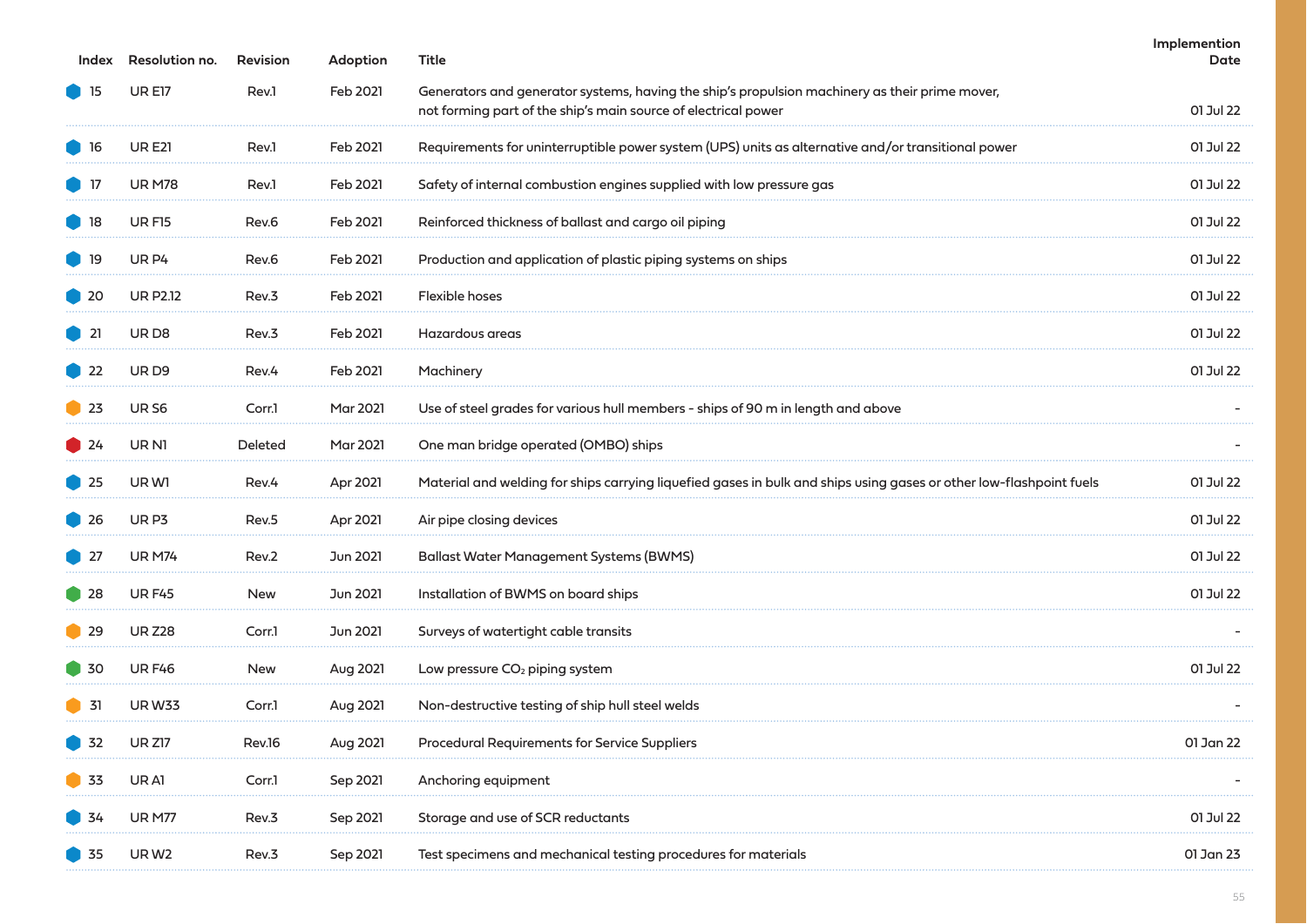## **Appendix I Summaries of IACS Resolutions published in 2021**

**Summary of New/Revisions to IACS Unified Requirements published in 2021**

|                   | Index Resolution no. | <b>Revision</b>   | Adoption        | <b>Title</b>                                                                                  | Implemention<br>Date |
|-------------------|----------------------|-------------------|-----------------|-----------------------------------------------------------------------------------------------|----------------------|
| 36                | <b>UR W13</b>        | Rev.7             | Sep 2021        | Thickness tolerances of steel plates and wide flats                                           | 01 Jan 23            |
| 37                | UR W14               | Rev.3             | Sep 2021        | Steel plates and wide flats with specified minimum through thickness properties ("Z" quality) | 01 Jan 23            |
| 38                | UR W17               | Rev.6             | Sep 2021        | Approval of consumables for welding normal and higher strength hull structural steels         | 01 Jan 23            |
| 39                | UR W18               | Rev.6             | Sep 2021        | Anchor chain cables and accessories including chafing chain for emergency towing arrangements | 01 Jan 23            |
| $\big)$ 40        | <b>UR W25</b>        | Rev.6             | Sep 2021        | Aluminium alloys for hull construction and marine structures                                  | 01 Jan 23            |
| - 41              | <b>URW26</b>         | Rev.2             | Sep 2021        | Requirements for welding consumables for aluminium alloys                                     | 01 Jan 23            |
| $\bullet$ 42      | UR GI                | Rev.3 Corr.2      | Oct 2021        | Vessels with cargo containment system for liquefied gas                                       |                      |
| $\bigcup$ 43      | <b>UR M42</b>        | Rev.5 Corr.1      | Oct 2021        | Steering gear                                                                                 |                      |
| $\blacksquare$ 44 | <b>UR M56</b>        | Rev.4 Corr.1      | Oct 2021        | Marine gears – load capacity of involute parallel axis spur and helical gears                 |                      |
| $\bullet$ 45      | <b>UR M66</b>        | Rev.4 Corr.1      | Oct 2021        | Type testing procedure for crankcase explosion relief valves                                  |                      |
| $\bigcirc$ 46     | UR S6                | Rev.9 Corr.2      | <b>Nov 2021</b> | Use of steel grades for various hull members - ships of 90 m in length and above              |                      |
| <b>147</b>        | <b>UR M60</b>        | Rev.1             | <b>Nov 2021</b> | Control and safety of gas turbines for marine propulsion use                                  | 01 Jan 23            |
| $\bigcup$ 48      | UR D11               | Rev.4             | Dec 2021        | Safety features                                                                               | 01 Jan 23            |
| $\blacksquare$ 49 | <b>CSR 2021</b>      | URCN <sub>1</sub> | <b>Aug 2021</b> | Urgent rule change notice 1 to CSR 01 Jan 2021 version                                        | 01 Jan 22            |
| $\blacksquare$ 50 | <b>CSR 2021</b>      | RCN <sub>1</sub>  | Dec 2021        | Rule change notice 1 to CSR 01 Jan 2021 version                                               | 01 Jul 22            |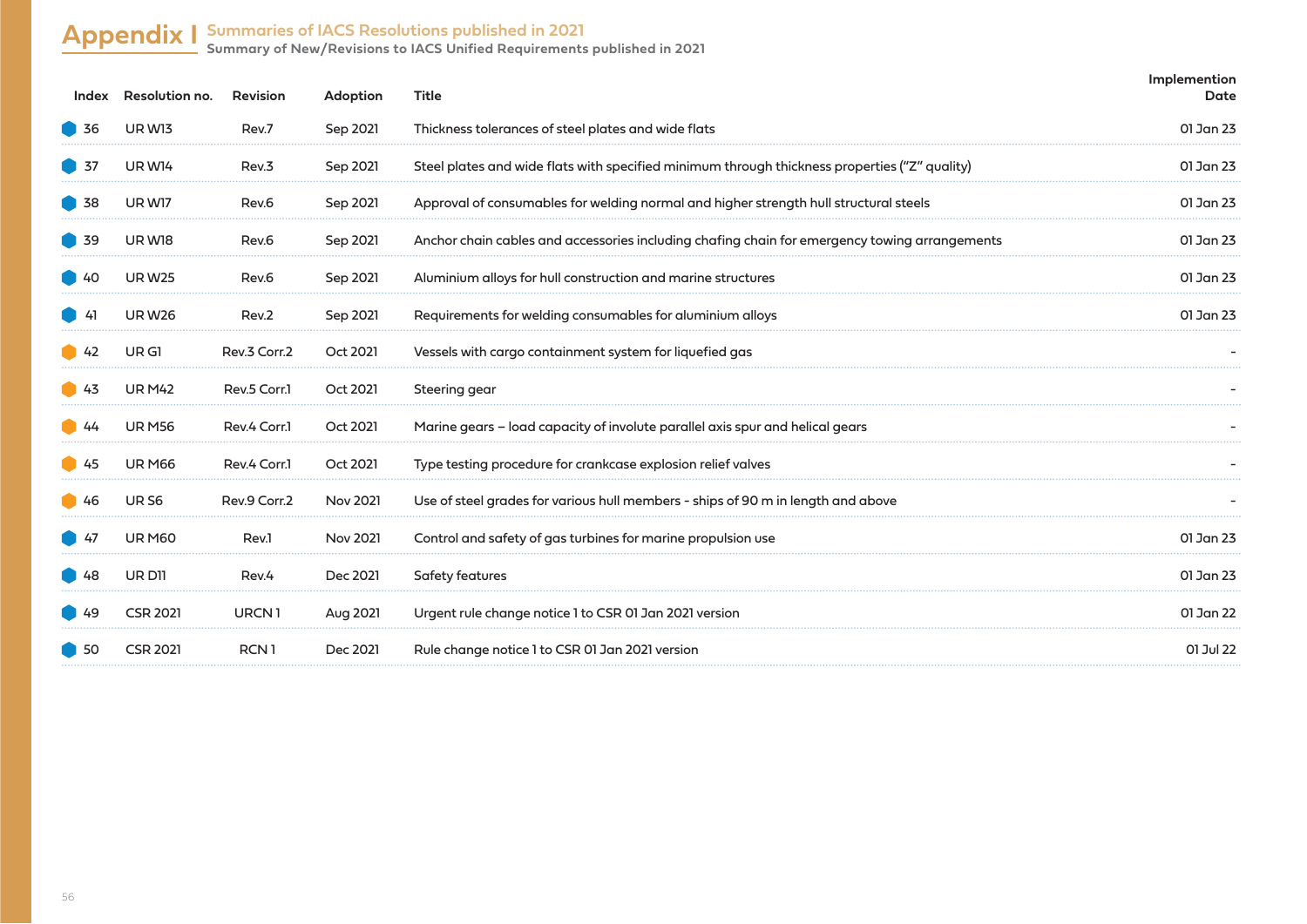#### **1. UR M75 (Rev.1 Jan 2021)**

UR M75 provides the requirements for closable ventilation louvers and ventilator closing appliances serving emergency generator rooms. In this revision, changes have been made to achieve consistency with requirements from SOLAS Convention and the International Load Line Convention so that possible challenges during PSC inspections can be avoided.

#### **2. UR M81 (New Jan 2021)**

UR M81 provides minimum technical requirements for exhaust gas cleaning systems using chemical treatment fluids and residues which have hazardous properties.

#### **3. UR P2.13 (Rev.1 Jan 2021)**

UR P2.13 relates to protection of seawater pipes from mechanical damage. The examples in the round brackets in paragraph P2.13.1.1 have been deleted in this revision as they are considered not appropriate/useful for the purpose of this requirement.

#### **4. UR P2.7.4 (Rev.10 Jan 2021)**

UR P2.7.4 is applicable to pipe unions, compression couplings, and slip-on joints. Requirements related to fire tests have been updated in this revision considering service condition for each piping system (dry, wet, dry/wet).

#### **5 UR P2.11 (Rev.5 Jan 2021)**

UR P2.11 describes the type testing condition for type approval of mechanical joints intended for use in marine piping systems. This revision introduced requirements for fire-resistant tests of mechanical joints.

#### **6. UR M44 (Rev.10 Feb 2021)**

UR M44 provides a list of documents necessary to approve a diesel engine design for conformance to the Rules and for use during manufacture and installation. This revision has been updated to unify the way to refer to external instruments.

#### **7 (&44). UR M56 (Rev.4 Feb 2021) and (Corr.1 Oct 2021)**

UR M56 was developed for the calculation of load capacity of spur and helical gears. Rev.4 of the UR has been updated to unify the way to refer to external instruments. Reference to an industry standard has been corrected in Corr.1 of Rev.4.

#### **8 (&45). UR M66 (Rev.4 Feb 2021) and (Corr.1 Oct 2021)**

UR M66 specifies type tests and identifies standard test conditions using methane gas and air mixture to demonstrate that classification society requirements are satisfied for crankcase explosion relief valves intended to be fitted to engines and gear cases. Rev.4 of the UR has been updated to unify the way to refer to external instruments. Reference to industry standards has been corrected in Corr.1 of Rev.4.

#### **9. UR M68 (Rev.3 Feb 2021)**

UR M68 applies to propulsion shafts such as intermediate and propeller shafts of traditional straight forged design and which are driven by rotating machines such as diesel engines, turbines or electric motors. This revision has been updated to unify the way to refer to external instruments.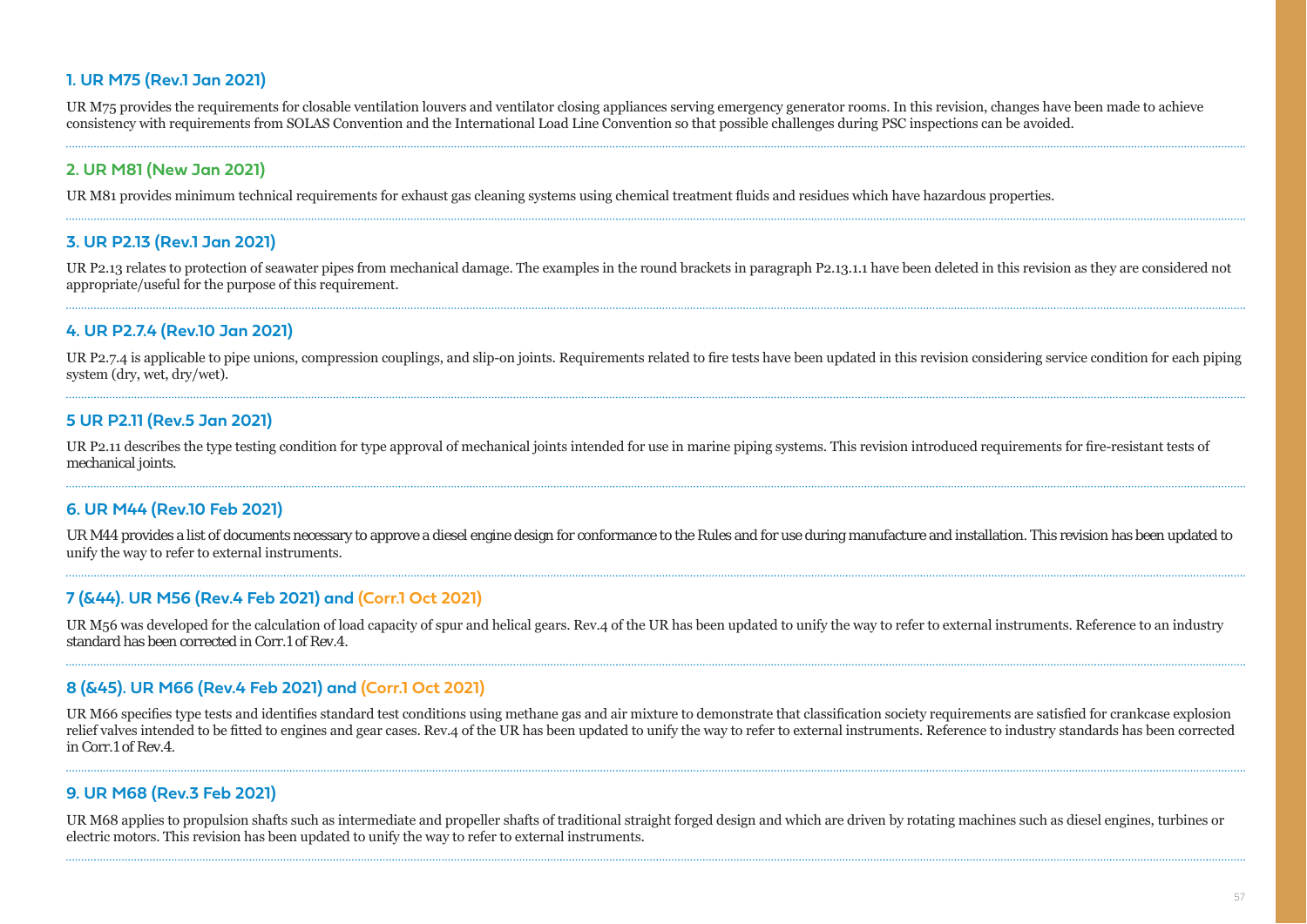#### **Appendix I Summaries of IACS Resolutions published in 2021 Summary of New/Revisions to IACS Unified Requirements published in 2021**

#### **10. UR M69 (Rev.1 Feb 2021)**

UR M69 gives a qualitative failure analysis for propulsion and steering for new passenger ships including those having a length of 120 m or more or having three or more main vertical zones. This revision has been updated to unify the way to refer to external instruments.

#### **11 (&43). UR M42 (Rev.5 Feb 2021) and (Corr.1 Oct 2021)**

UR M42 gives class requirements for steering gear which apply to new ocean-going vessels of 500 gross tonnage and above. This revision has been updated to unify the way to refer to external instruments.

#### **12. UR E7 (Rev.5 Feb 2021)**

UR E7 gives type approval requirements for cables. This revision has been updated to unify the way to refer to external instruments.

#### **13. UR E10 (Rev.8 Feb 2021)**

UR E10 provides test specification for type approval which is applicable, but not confined, to electrical, electronic and programmable equipment intended for control, monitoring, alarm and protection systems for use in ships. This revision has been updated to unify the way to refer to external instruments.

#### **14. UR E11 (Rev.4 Feb 2021)**

UR E11 gives requirements for systems with voltages above 1kV up to 15kV. This revision has been updated to unify the way to refer to external instruments.

#### **15. UR E17 (Rev.1 Feb 2021)**

UR E17 provides requirements for generators and generator systems, having the ship's propulsion machinery as their prime mover but not forming part of the ship's main source of electrical power. This revision has been updated to unify the way to refer to external instruments.

#### **16. UR E21 (Rev.1 Feb 2021)**

UR E21 provides requirements for uninterruptible power system (UPS) units as alternative and/or transitional power. This revision has been updated to unify the way to refer to external **instruments** 

#### **17. UR M78 (Rev.1 Feb 2021)**

UR M78 addresses the requirements for trunk piston internal combustion engines supplied with low pressure natural gas as fuel. This revision has been updated to remove inconsistency between TA & FAT and Shipboard Trials, and to unify the way to refer to external instruments.

#### **18. UR F15 (Rev.6 Feb 2021)**

UR F15 gives requirements on reinforced thickness of ballast and cargo oil piping. This revision has been updated to correct references to MARPOL Annex I and its interpretation, and to unify the way to refer to external instruments.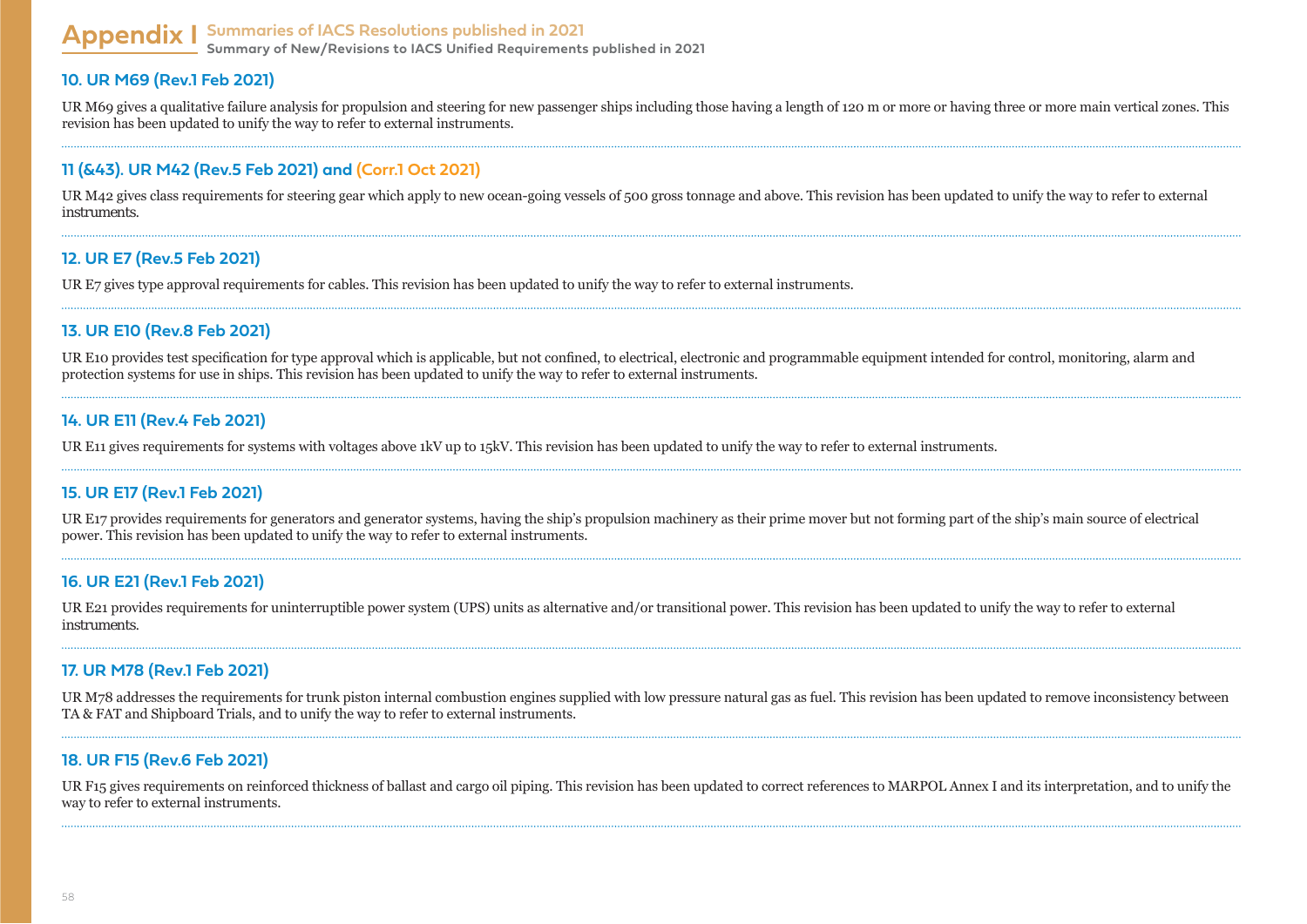#### **19. UR P4 (Rev.6 Feb 2021)**

UR P4 addresses the provisions of IMO Resolution A.753(18), as amended by IMO Resolutions MSC.313(88) and MSC.399(95). This revision has been updated to unify the way to refer to external instruments.

#### **20. UR P2.12 (Rev.3 Feb 2021)**

UR P2.12 gives requirements on flexible hoses. This revision has been updated to clarify the term "short length" for flexible hoses and the criteria for the selection of "different nominal diameters of hose type" for prototype tests, and to unify the way to refer to external instruments.

#### **21. UR D8 (Rev.3 Feb 2021)**

UR D8 provides requirements for hazardous areas. In this revision, an amendment was made to reflect the latest IMO Resolution.

#### **22. UR D9 (Rev.4 Feb 2021)**

UR D9 gives machinery requirements. This revision has been updated to reflect the latest IMO resolutions related to 2009 MODU Code.

#### **23 (&46). UR S6 (Corr.1 Mar 2021) and (Corr.2 Nov 2021)**

UR S6 stipulates requirements on the use of steel grades for various hull members for ships of 90 m in length and above. In Corr.1 to Rev.9 of the UR, reference in description of Table 5 to SOLAS  $XII/6,5.3$  was updated to SLAS XII/6.4. In Corr.2 to Rev.9 of the UR, table 4 has been corrected. Figure 1 has also been improved.

#### **24. UR N1 (Del Feb 2021)**

UR N1 has been deleted as the majority of the requirements have been included in the other statutory instruments.

#### **25. UR W1 (Rev.4 Apr 2021)**

UR W1 gives additional requirements to the ones prescribed in the International Code for the Construction and Equipment of Ships Carrying Liquefied Gases in Bulk (IGC Code) or International Code of Safety for Ships using Gases or other low-flashpoint Fuels (IGF Code). This revision has been updated to remove some requirements that have been included in the IMO IGC code. The revision also extended the material thickness range above 40mm to a maximum of 50mm, and the tables contained within this UR (corresponding to the applicable tables contained in IGC and IGF instruments) reflect this extended material thickness range.

#### **26. UR P3 (Rev.5 Apr 2021)**

UR P3 gives requirements to air pipe closing devices. In this revision, changes have been made to address numerical analysis using CFD (computational fluid dynamics) as an alternative means to undertake reverse flow test.

#### **27. UR M74 (Rev.2 Jun 2021)**

UR M74 gives requirements for the installation of Ballast Water Management Systems in addition to the requirements contained in BWM Convention (2004). The outcome of a comprehensive review of the existing requirements has been reflected in this revision.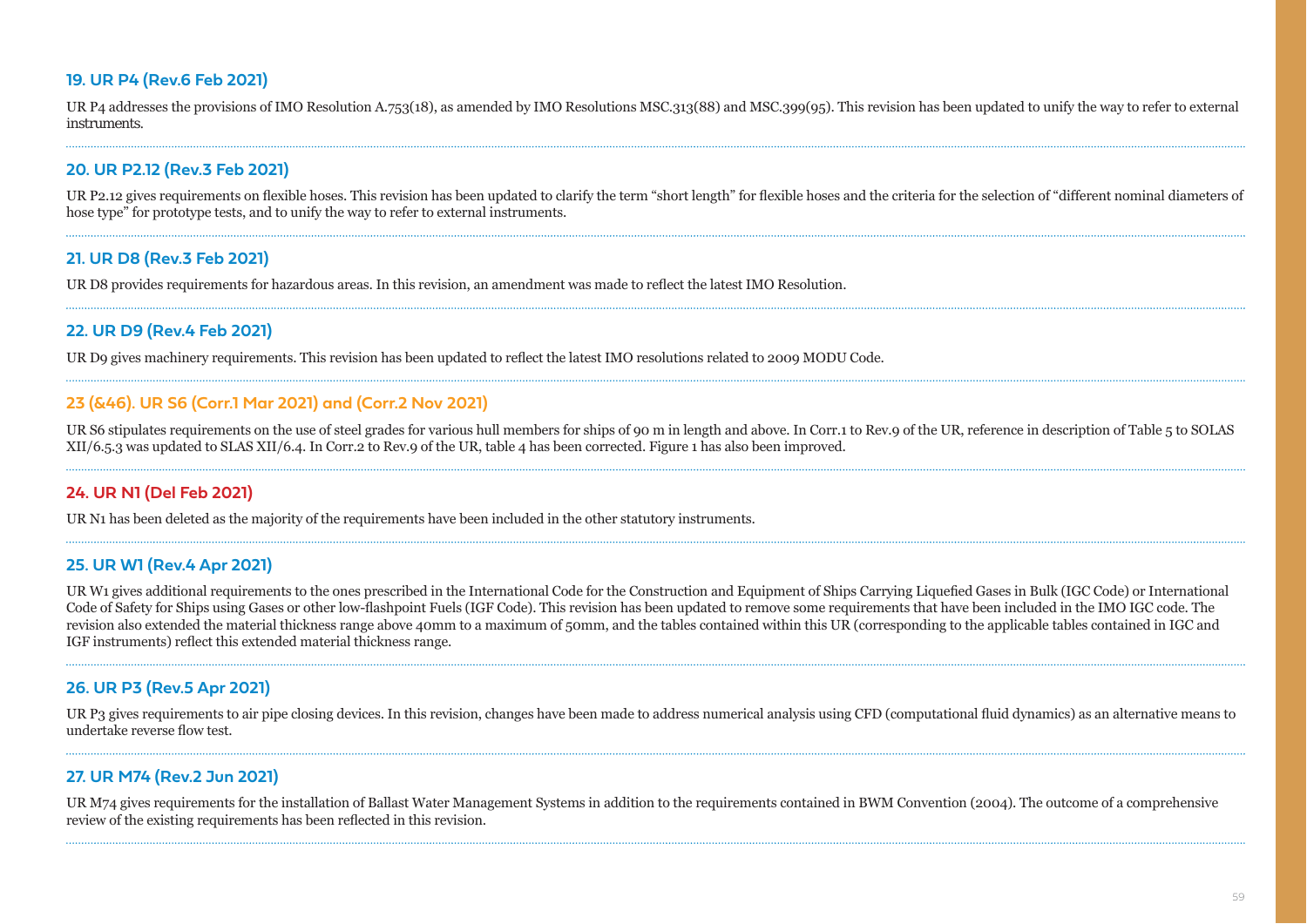# **Appendix I Summaries of IACS Resolutions published in 2021**

**Summary of New/Revisions to IACS Unified Requirements published in 2021**

#### **28. UR F45 (New Jun 2021)**

UR F45 provides requirements to fire safety measures, in addition to that required by SOLAS II-2, related to the installation of Ballast Water Management Systems on board any ship.

#### **29. UR Z28 (Corr.1 Jun 2021)**

UR Z28 gives survey requirements of watertight cable transits. Corr.1 was issued to correct a reference in para 2.1.1.

#### **30. UR F46 (New Aug 2021)**

UR F46 provides requirements on CO2 pressure at nozzles where a low-pressure CO2 system is fitted.

#### **31. UR W33 (Corr.1 Aug 2021)**

UR W33 gives minimum requirements on the methods and quality levels that are to be adopted for non-destructive testing (NDT) of ship hull structure steel welds during new building. The UR was slightly corrected to align the definition of welding types with internationally used terminology.

#### **32. UR Z17 (Rev.16 Aug 2021)**

UR Z17 provides requirements on approval of firms providing services, such as measurements, tests or maintenance of safety systems and equipment. This revision adds a new section 18 to Annex 1, providing the requirements for approval of firms engaged in commissioning testing of Ballast Water Management Systems.

#### **33. UR A1 (Corr.1 Sep 2021)**

UR A1 gives requirements on anchoring equipment. Corr.1 to Rev.7 has corrected the definition of parameter "a" used in equipment number calculation. Figure 1 was also updated accordingly.

#### **34. UR M77 (Rev.3 Sep 2021)**

UR M77 applies to the arrangements for the storage and use of SCR reductants which are typically carried on board in bulk quantities. An exemption for FRP yessels, from the requirement for urea storage tanks to be of steel or other material with a melting point above 925 degrees C, was developed in this revision.

#### **35. UR W2 (Rev.3 Sep 2021)**

UR W2 gives requirements for test specimens when testing ferrous and non-ferrous metals. This revision has been updated to unify the way to refer to external instruments.

#### **36. UR W13 (Rev.7 Sep 2021)**

UR W13 applies to the tolerance on thickness of steel plates and wide flats with widths of 600 mm or greater with thicknesses of 5 mm and over. This revision has been updated to unify the way to refer to external instruments.

#### **37. UR W14 (Rev.3 Sep 2021)**

UR W14 supplements those given in W11 and W16 for material with a thickness greater than or equal to 15mm and intended to have a specified minimum ductility in the through thickness or "Z" direction. This revision has been updated to unify the way to refer to external instruments.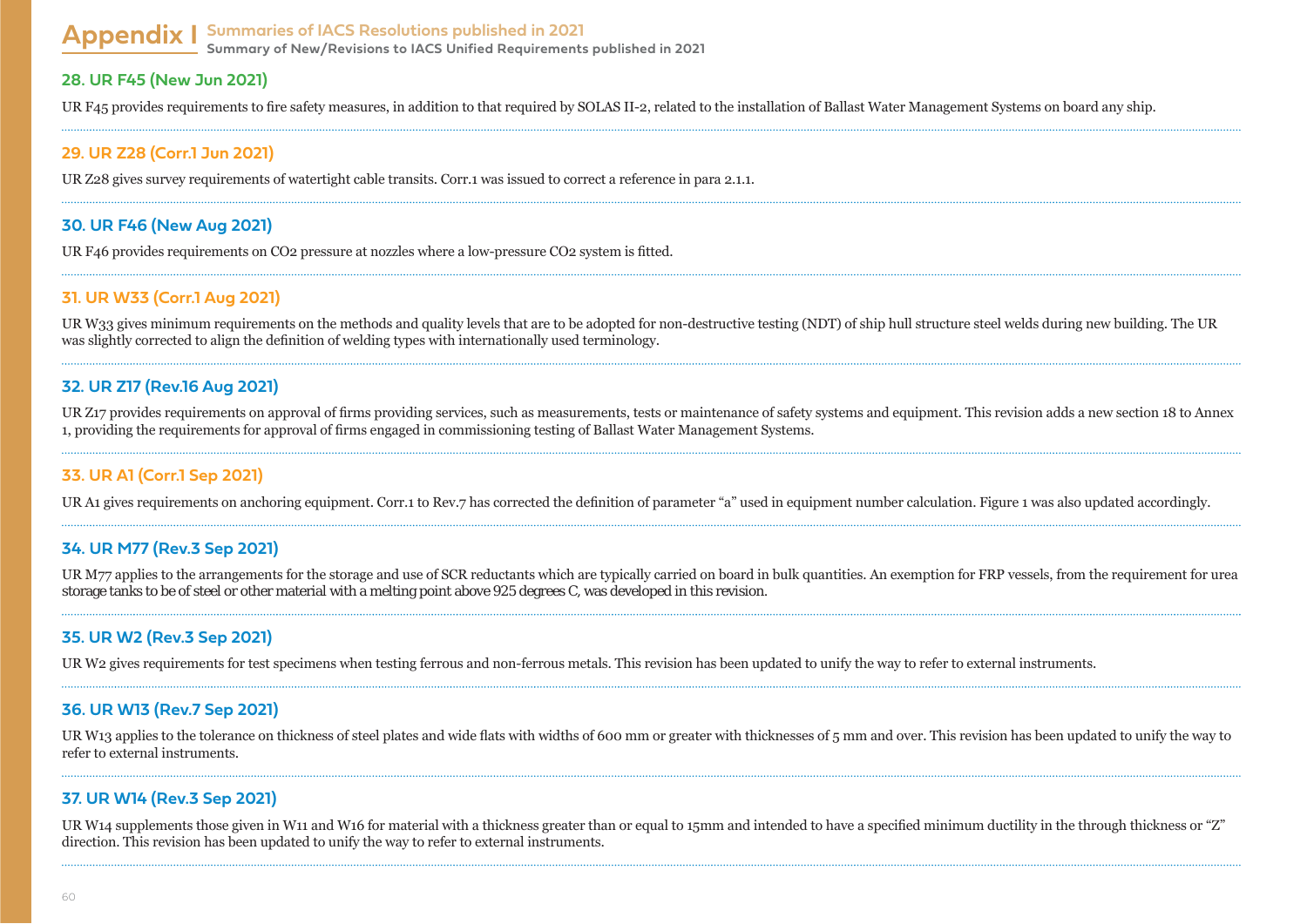#### **38. UR W17 (Rev.6 Sep 2021)**

UR W17 gives the conditions of approval and inspection of welding consumables used for hull structural steel according to UR W11. This revision has been updated to unify the way to refer to external instruments

#### **39. UR W18 (Rev.6 Sep 2021)**

UR W18 applies to the materials, design, manufacture and testing of stud link anchor chain cables and accessories used for ships. This revision has been updated to unify the way to refer to external instruments.

#### **40. UR W25 (Rev.6 Sep 2021)**

UR W25 applies to wrought aluminium alloys used in the construction of hulls, superstructures and other marine structures. This revision has been updated to unify the way to refer to external instruments.

#### **41. UR W26 (Rev.2 Sep 2021)**

UR W26 gives the conditions of approval and inspection of welding consumables to be used for hull construction and marine structure aluminium alloys according to UR W25. This revision has been updated to unify the way to refer to external instruments.

#### **42. UR G1 (Corr.2 Oct 2021)**

URG1 gives general principles which are applied by classification societies for approval and survey of the relevant items of vessels with cargo containment system for liquefied gas for classification purposes. Corr.2 to Rev.3 was issued to update the references relating to UR W1.

#### **43. UR M42 (Rev.5 Corr.1 Oct 2021)**

UR 42 provides requirements for steering gear on ocean-going vessels of 500 GT and upwards. In this corrigendum, reference to SOLAS regulations and the application statement have been corrected.

#### **44. UR M56 (Rev.4 Corr.1 Oct 2021)**

UR M56 stipulates the load capacity of involute parallel axis spur and helical gears. References to ISO standards have been updated in this corrigendum.

#### **45. UR M66 (Rev.4 Corr.1 Oct 2021)**

UR M66 specifies type testing procedure for crankcase explosion relief valves intended to be fitted to engines and gear cases. References to ISO standards have been updated in this corrigendum.

#### **46. UR S6 (Rev.9 Corr.1 Oct 2021)**

UR S6 gives requirements for use of steel grades for hull structural members in ships of 90 m in length and above. In this corrigendum, table 4 has been corrected and figure 1 have been improved.

#### **47. UR M60 (Rev.1 Nov 2021)**

UR M60 provides requirements on control and safety of gas turbines for marine propulsion use. This revision has been updated to address industry requests.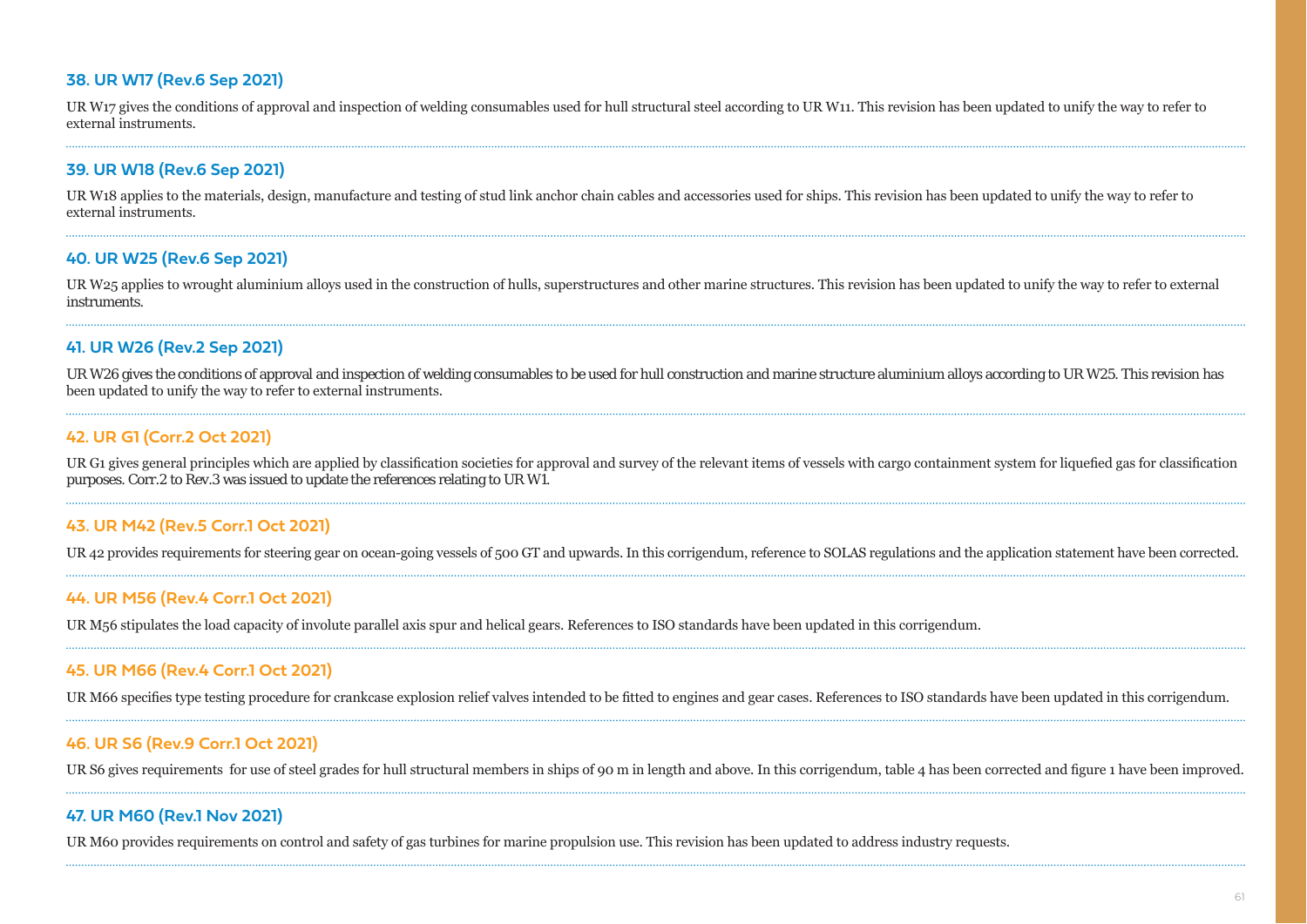#### **Appendix I Summaries of IACS Resolutions published in 2021 Summary of New/Revisions to IACS Unified Requirements published in 2021 Summary of New/Revisions to IACS Unified Requirements published in 2021**

#### **48. UR D11 (Rev.4 Dec 2021)**

UR D11 gives requirements on fire protection arrangements and fire extinguishing systems. This revision has been updated to provide clarity of "near other openings of accommodation spaces".

#### **49 & 50. CSR 2021**

Common Structural Rules (CSR) consist of two parts, Part One provides requirements common to both Double Hull Oil Tankers and Bulk Carriers and Part Two provides additional requirements applied to either Double Hull Oil Tankers or Bulk Carriers. The consolidated version of CSR 2021 was issued in March 2021 and came into force on 1 July 2021. Rule Change Notice 1 (RCN1), Urgent Rule Change Notice 1 (URCN) and Corrigenda 1 to CSR 2021 version were published as outcomes of regular CSR maintenance.

## **Summary of New/Revisions to IACS Procedural Requirements published in 2021**

| ∎ New | Revised           |          |          | Deleted/Withdrawn                                                                       |           |  |
|-------|-------------------|----------|----------|-----------------------------------------------------------------------------------------|-----------|--|
|       | Resolution no.    | Revision | Adoption | Title                                                                                   | Date      |  |
|       | <b>PR 38</b>      | Rev.3    | Jan 2021 | Procedure for calculation and verification of the Energy Efficiency Design Index (EEDI) | 01 Apr 21 |  |
|       | PR <sub>1</sub> A | Rev.8    | Apr 2021 | Procedure for Transfer of Class                                                         | 01 Jan 22 |  |
|       | PR 1 Annex        | Rev.5    | Apr 2021 | Annexes to PR1A, PR1B and PR1C                                                          | 01 Jan 22 |  |

## **1. PR 38 (Rev.3 Jan 2021)**

PR 38 contains the procedure for conducting survey and certification of EEDI in accordance with 2014 Guidelines on Survey and Certification of the Energy Efficiency Design Index (EEDI), as amended. Rev.3 removed items covered by the IMO Guidelines and added reference(s) in PR 38 to the IMO Guidelines as necessary.

## **2. PR 1A (Rev.8 Apr 2021)**

PR 1A contains procedures and requirements pertaining to transfer of class (TOC) from one society to another society. Rev.8 was adopted to make clear that even a certificate issued for a voyage in accordance with paragraph A.1.4.2 before the completion of TOC should be reported by the gaining society through Form G. Part B to the losing society.

#### **3. PR 1 Annex (Rev.5 Apr 2021)**

PR 1 Annex contains reporting forms, harmonisation of reporting, review of vessel's records and contact points for societies. This revision made clear that even a certificate issued for a voyage in accordance with paragraph A.1.4.2 before the completion of TOC should be reported by the gaining society through Form G, Part B to the losing society.

#### **4 Addendums to PR 1C, PR 6, PR 10 & PR 10B**

LACS has been regularly reviewing PRs as one of the measures supporting the IMO's call to help ships safely remain in service in the context of the COVID-19 pandemic. In the latest revisions, the addendum to PR 1C will remain in force until 31 March 2022 and addendums to PR 6, PR 10  $\&$  PR 10B will extend to 30 June 2022.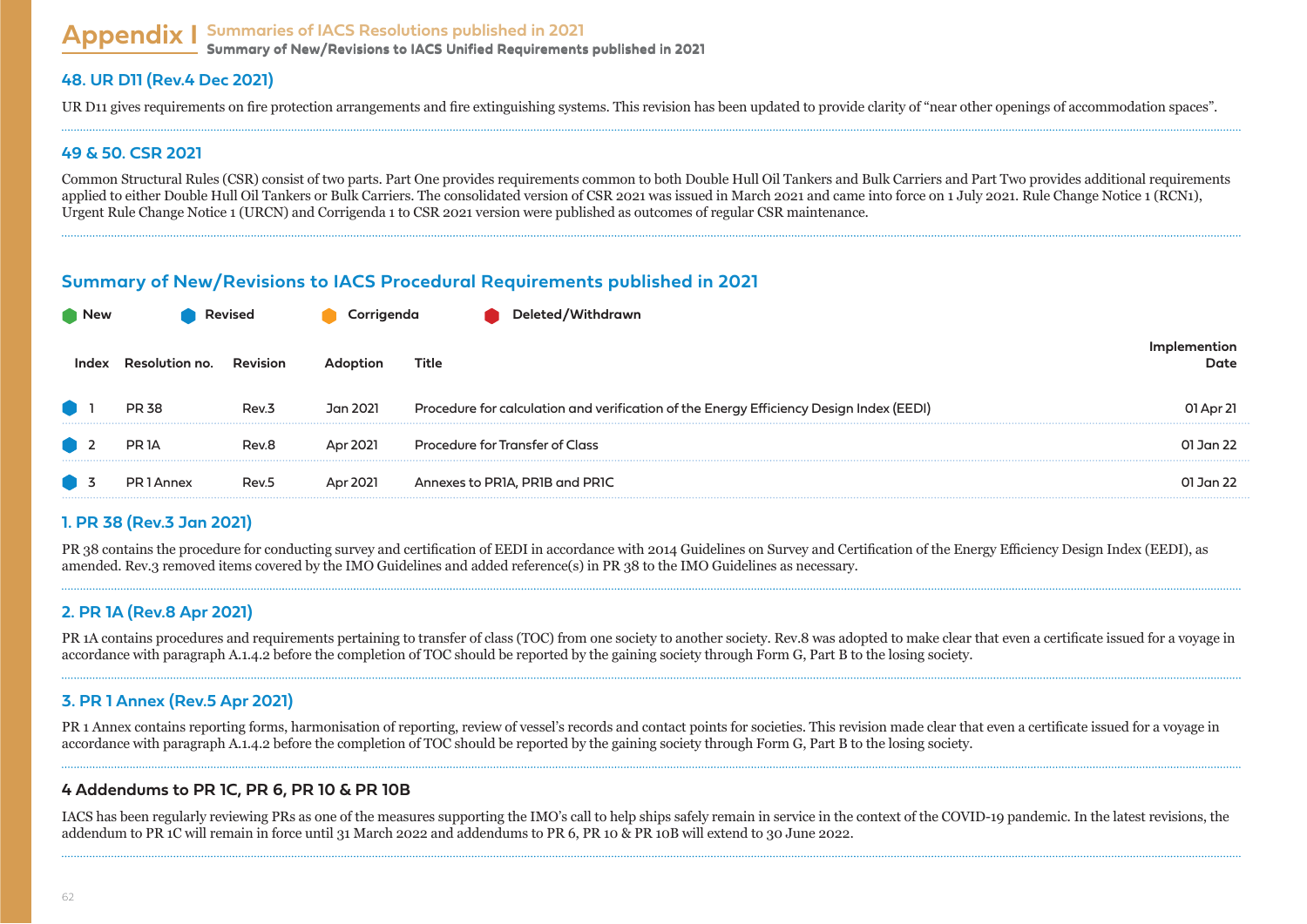## **Summary of New/Revisions to IACS Unified Interpretations published in 2021**

| New               | <b>Revised</b>        |                 | Corrigenda | Deleted/Withdrawn                                                                                                                                                              |                      |  |
|-------------------|-----------------------|-----------------|------------|--------------------------------------------------------------------------------------------------------------------------------------------------------------------------------|----------------------|--|
| Index             | <b>Resolution no.</b> | <b>Revision</b> | Adoption   | Title                                                                                                                                                                          | Implemention<br>Date |  |
|                   | UI SC63               | Deleted         | Jan 2021   | Pre-discharge alarm of fixed gas fire extinguishing systems                                                                                                                    |                      |  |
| - 2               | <b>UI SC156</b>       | Rev.2           | Jan 2021   | Doors in watertight bulkheads of cargo ships and passenger ships                                                                                                               | 01 Jul 21            |  |
| - 3               | UI SC11               | Rev.1           | Feb 2021   | Precautions against shock, fire and other hazards of electrical origin                                                                                                         | 01 Jul 22            |  |
|                   | <b>UI GC32</b>        | <b>New</b>      | Feb 2021   | Outer duct in gas fuel piping systems                                                                                                                                          | 01 Jul 21            |  |
| - 5               | UI GC33               | <b>New</b>      | Feb 2021   | Cargo sampling                                                                                                                                                                 | 01 Jul 21            |  |
| $\blacksquare$ 6  | UI GC34               | <b>New</b>      | Feb 2021   | Cargo filters                                                                                                                                                                  | 01 Jul 21            |  |
| $\blacksquare$    | UI GC35               | <b>New</b>      | Feb 2021   | Inhibition of cargo pump operation and opening of manifold ESD valves with level alarms overridden                                                                             | 01 Jul 21            |  |
| -8                | UIGC36                | New             | Feb 2021   | Oxygen deficiency monitoring equipment in a nitrogen generator room area                                                                                                       | 01 Jul 21            |  |
| -9                | UIGC37                | <b>New</b>      | Feb 2021   | Suitable pressure relief system for air inlet, scavenge spaces, exhaust system and crank case                                                                                  | 01 Jul 21            |  |
| $\blacksquare$ 10 | UI SC57               | Rev.2           | Feb 2021   | Venting, purging, gas freeing and ventilation                                                                                                                                  | 01 Jul 22            |  |
| -11               | UI SC70               | Rev.4           | Feb 2021   | Cargo tank vent systems and selection of electrical equipment                                                                                                                  | 01 Jul 22            |  |
| $\blacksquare$ 12 | UI SC79               | Rev.5           | Feb 2021   | Certified safe type electrical equipment for ships carrying dangerous goods                                                                                                    | 01 Jul 22            |  |
| J 13              | <b>UI SC179</b>       | Rev.3           | Feb 2021   | Dewatering of forward spaces of bulk carriers                                                                                                                                  | 01 Jul 22            |  |
| $\blacksquare$ 14 | <b>UI SC180</b>       | Rev.4           | Feb 2021   | Hold, ballast and dry space water level detectors and performance standards for water level detectors on bulk carriers<br>and single hold cargo ships other than bulk carriers | 01 Jul 22            |  |
| $\blacksquare$ 15 | <b>UI SC194</b>       | Rev.1           | Feb 2021   | Installation of electrical and electronic appliances on the bridge and vicinity of the bridge                                                                                  | 01 Jul 22            |  |
| 16                | <b>UI SC274</b>       | Rev.1           | Feb 2021   | Hazardous area classification in respect of selection of electrical equipment, cables and wiring and positioning of openings<br>and air intakes                                | 01 Jul 22            |  |
| -17               | UI SCI                | Rev.2           | Feb 2021   | Main source of electrical power                                                                                                                                                | 01 Jul 22            |  |
| $\blacksquare$ 18 | UI SCIO               | Rev.3           | Feb 2021   | Precautions against shock, fire and other hazards of electrical origin                                                                                                         | 01 Jul 22            |  |
|                   |                       |                 |            |                                                                                                                                                                                |                      |  |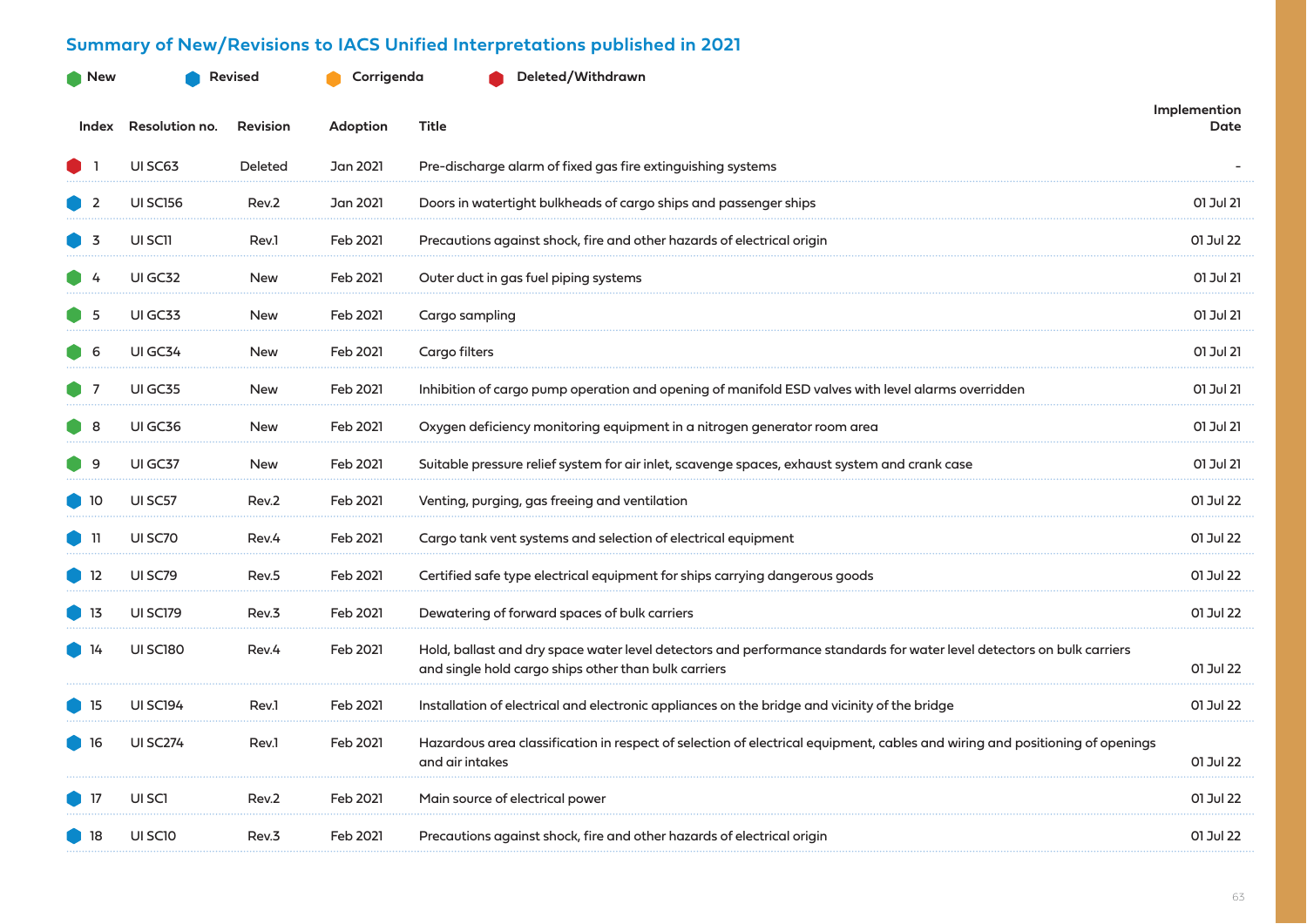## **Appendix I Summaries of IACS Resolutions published in 2021**

**Summary of New/Revisions to IACS Unified Interpretations published in 2021**

|                                                | Index Resolution no. | <b>Revision</b> | Adoption        | Title                                                                                                                                                   | Implemention<br>Date |
|------------------------------------------------|----------------------|-----------------|-----------------|---------------------------------------------------------------------------------------------------------------------------------------------------------|----------------------|
| 19                                             | UI SC42              | Rev.3           | Feb 2021        | Precaution against ignition of explosive petrol and air mixture in closed vehicle spaces, closed ro-ro spaces and<br>special category spaces            | 01 Jul 22            |
| $\bullet$ 20                                   | UI SC43              | Rev.3           | Feb 2021        | Precaution against ignition of explosive petrol and air mixture in closed vehicle spaces, closed ro-ro spaces<br>and special category spaces            | 01 Jul 22            |
| $\Box$ 21                                      | <b>UI SC147</b>      | Rev.2           | Feb 2021        | Watertight door closure                                                                                                                                 |                      |
| $\blacksquare$ 22                              | UI SC93              | Rev.2           | Feb 2021        | Enclosure of stern tubes on cargo ships                                                                                                                 | 01 Jul 21            |
| $\overline{2}$ 23                              | UI LL65              | Rev.3           | Feb 2021        | Ships with assigned or reassigned reduced freeboards and intended to carry deck cargo                                                                   | 01 Jul 21            |
| $\bullet$ 24                                   | UI GC28              | Corr.1          | Feb 2021        | Guidance for sizing pressure relief systems for interbarrier spaces                                                                                     | 01 Jan 21            |
| $\blacksquare$ 25                              | <b>UI SC225</b>      | Corr.1          | <b>Mar 2021</b> | The occupied volume by flooded water of a flooded space in the SOLAS Chapter II-1 (Requlation 2(14))                                                    |                      |
| $\bullet$ 26                                   | UI SC61              | Deleted         | <b>Mar 2021</b> | Fixed deck foam systems (FSS code, Ch. 14, 2.1.3)                                                                                                       |                      |
| $\begin{array}{ c c }\n\hline\n\end{array}$ 27 | UI HSC5              | Deleted         | Mar 2021        | Aluminium lube oil sump or tank                                                                                                                         |                      |
| $\bullet$ 28                                   | UI SC87              | Rev.2           | <b>Mar 2021</b> | Certification of carriage of solid dangerous bulk cargoes                                                                                               |                      |
| $\big)$ 29                                     | <b>UI SC197</b>      | Rev.2           | <b>Mar 2021</b> | Non-combustible cargoes (Reg.II-2/10.7.1.4)                                                                                                             |                      |
| $\blacksquare$ 30                              | <b>UI SC128</b>      | Deleted         | Apr 2021        | CO <sub>2</sub> discharge time (FSS Code, Ch. 5, 2.2.1.2, 2.2.1.6, 2.2.1.7)                                                                             |                      |
| 31                                             | UI FTP3              | Rev.3           | Apr 2021        | Fire door                                                                                                                                               | 01 Jan 22            |
| 32                                             | UI LL8               | Rev.2           | Apr 2021        | Miscellaneous openings in freeboard and superstructure decks (Regulation 18(2) & 18(3))                                                                 | 01 Jul 22            |
| 33                                             | UI SC161             | Rev.2           | Apr 2021        | Timber deck cargo in the context of damage stability requirements                                                                                       | 01 Jul 22            |
| 34                                             | UI SC49              | Rev.3           | May 2021        | Fire protection arrangements in cargo spaces                                                                                                            | 01 Jul 22            |
| 35                                             | UI SC85              | Rev.2           | <b>May 2021</b> | Ro-ro space                                                                                                                                             | 01 Jul 22            |
| 36                                             | UI MPC11             | Corr.1          | Jun 2021        | Interpretation to MARPOL I/27                                                                                                                           |                      |
| $\overline{37}$                                | UI LL50              | Rev.6           | Jun 2021        | Protection of crew (1966 Load Line Convention Regulation 25(4), 26(2) and 27(7), 1988 Protocol Regulation 25(4), 26(2)<br>and 27(8) and SOLAS II-1/3-3) |                      |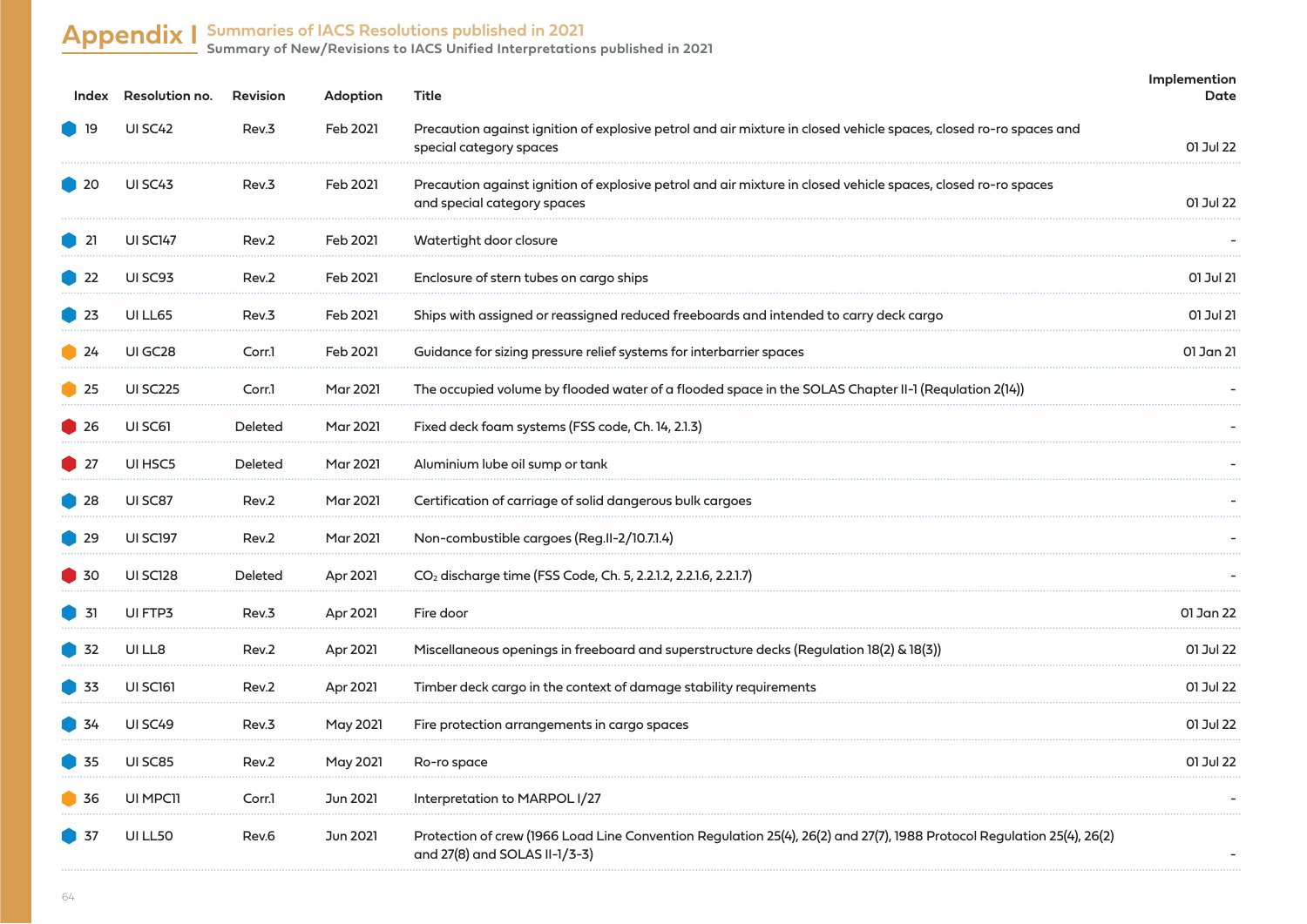| Index             | Resolution no.      | <b>Revision</b> | <b>Adoption</b> | Title                                                                                                                                                         | Implemention<br><b>Date</b> |
|-------------------|---------------------|-----------------|-----------------|---------------------------------------------------------------------------------------------------------------------------------------------------------------|-----------------------------|
| $\blacksquare$ 38 | <b>UI LL35</b>      | <b>Deleted</b>  | Jun 2021        | Stowage of timber deck cargo on ships having timber freeboards assigned (Regulations 44 and 45)                                                               |                             |
| $\blacksquare$ 39 | UI SC64             | Rev.2           | Jun 2021        | Fire dampers in ventilation ducts                                                                                                                             | 01 Jul 22                   |
| ■ 40              | <b>UI SC146</b>     | Rev.2           | Jun 2021        | Fire hose couplings and nozzles                                                                                                                               | 01 Jul 22                   |
| $\blacksquare$ 41 | <b>UI SC295</b>     | <b>New</b>      | <b>Jul 2021</b> | Interpretation of performance standards for float-free emergency position-indicating radio beacons (EPIRBs)<br>operating on 406 MHz (resolution MSC.471(101)) | 01 Jul 22                   |
| $\blacksquare$ 42 | <b>UI SC126</b>     | Corr.1          | Aug 2021        | Fire protection materials for cargo ships (SOLAS regulations II-2/4.4.4, 5.3, 6.2.1 and 6.3.1)                                                                |                             |
| $\blacksquare$ 43 | UI SC170            | Deleted         | Aug 2021        | Low pressure CO <sub>2</sub> systems                                                                                                                          | 01 Jul 22                   |
| $\blacksquare$ 44 | <b>UI SC213</b>     | Rev.5           | Sep 2021        | Arrangements for remotely located survival craft                                                                                                              | 01 Jan 23                   |
| ■ 45              | <b>UI SC154</b>     | Corr.1          | Sep 2021        | Provision of detailed information on specific cargo hold flooding scenarios (SOLAS XII/9.3)                                                                   |                             |
| $\bigcup$ 46      | <b>UI SC159</b>     | Corr.1          | Sep 2021        | Equivalent protection SOLAS II-2/10.7.2                                                                                                                       |                             |
| $\blacksquare$ 47 | <b>UI SC167</b>     | Rev.1 Corr.1    | <b>Nov 2021</b> | Electrical distribution boards                                                                                                                                |                             |
| $\bigcup$ 48      | <b>UI SC169</b>     | Rev.1           | Nov 2021        | Foam systems positions of aft monitors                                                                                                                        | 01 Jan 23                   |
| $\blacksquare$ 49 | UI HSCI             | Deleted         | <b>Nov 2021</b> | Cupboards as part of the space                                                                                                                                | 01 Jul 22                   |
| $\blacksquare$ 50 | UI HSC <sub>2</sub> | <b>Deleted</b>  | <b>Nov 2021</b> | <b>Classification of stairways</b>                                                                                                                            | 01 Jul 22                   |
| $\blacksquare$    | UI HSC3             | Deleted         | <b>Nov 2021</b> | Public spaces extending over two decks                                                                                                                        | 01 Jul 22                   |
| $\blacksquare$ 52 | UI HSC4             | Deleted         | <b>Nov 2021</b> | Ventilation grille in toilet entrance door                                                                                                                    | 01 Jul 22                   |
| $\bigcirc$ 53     | UI HSC6             | Rev.1           | Nov 2021        | Protection of propeller shafts                                                                                                                                | 01 Jul 22                   |
| 54                | UI LL15             | Rev.4           | Nov 2021        | Length of superstructure (Regulation 34(1) and 34(2))                                                                                                         | 01 Jan 22                   |
| 55                | UI LL55             | Rev.1 Corr.1    | Dec 2021        | Least moulded depth for a ship with a rake of keel (Regulation 3(1))                                                                                          |                             |
| $\blacksquare$ 56 | UI LL77             | New Corr.1      | Dec 2021        | Application of load line requirements to conversions of single-hull oil tankers to double-hull oil tankers or bulk carriers                                   |                             |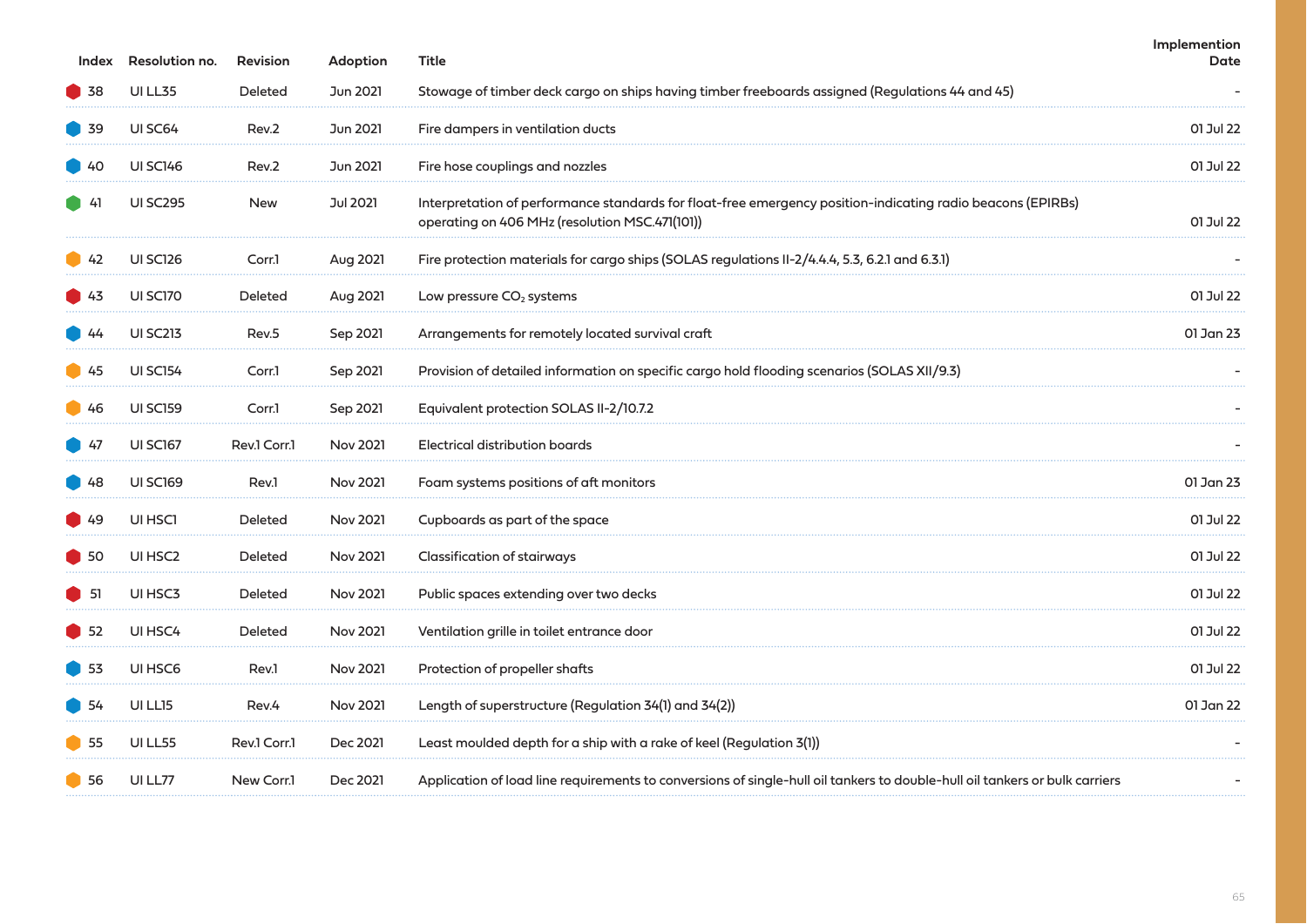#### **Appendix I Summaries of IACS Resolutions published in 2021 Summary of New/Revisions to IACS Unified Interpretations published in 2021**

#### **1. UI SC63 (Del Jan 2021)**

This UI was deleted as the content of this UI has been consolidated into FSS Code, Ch. 5.2.1.3.2, amended by Resolution MSC.206(81), adopted on 18 May 2006.

#### **2. UI SC156 (Rev.2 Jan 2021)**

UI SC156 pertains to doors located in the way of internal watertight subdivision boundaries and the external watertight boundaries necessary to ensure compliance with the relevant subdivision and damage stability regulations. This revision provides consequential modifications coming from the amendments to the IMO circular MSC.1/Circ.1572 which is the IMO version of the Unified Interpretation.

#### **3. UI SC11 (Rev.1 Feb 2021)**

UI SC11 provides interpretation for Regulation 45.5.3 of SOLAS Chapter II-1 as amended by IMO resolutions up to MSC.436(99) on precautions against shock, fire and other hazards of electrical origin. This revision has been updated to unify the way to refer to external instruments. The reference to regulations to SOLAS Chapter II-2 has also been corrected.

#### **4. UI GC32 (New Feb 2021)**

UI GC32 provides a Unified Interpretation of the wording "design pressure of the outer pipe or duct" in paragraphs 5.4.4 of the IGC Code and of the wording "maximum pressure at gas pipe rupture" in paragraph 5.13.2.4 of the IGC Code.

#### **5. UI GC33 (New Feb 2021)**

UI GC33 provides a Unified Interpretation on the scope of application of the requirements in paragraphs 5.6.5 and 18.9 of the IGC Code.

#### **6. UI GC34 (New Feb 2021)**

UI GC34 provides a Unified Interpretation of the requirement on cargo filters in paragraph 5.6.6 of the IGC Code.

#### **7. UI GC35 (New Feb 2021)**

UI GC35 provides a Unified Interpretation of Table 18.1, Note 4 and paragraph 13.3.7 of the IGC Code on the need of a hardware system such as an electric or mechanical interlocking device is to be  $S<sub>1</sub>$  surface to prevent inadvertent operation of cargo pumps and inadvertent opening of manifold ESD valves.

#### **8. UI GC36 (New Feb 2021)**

UI GC36 provides a Unified Interpretation on the cases where oxygen deficiency monitoring is required in paragraph 13.6.4 of the IGC Code.

#### **9. UI GC37 (New Feb 2021)**

UI GC37 provides a Unified Interpretation of the Code requirements in paragraph 16.7.1.4 to clarify a criterion on the need to provide a suitable pressure relief system for air inlet, scavenge spaces, exhaust system, and crank case.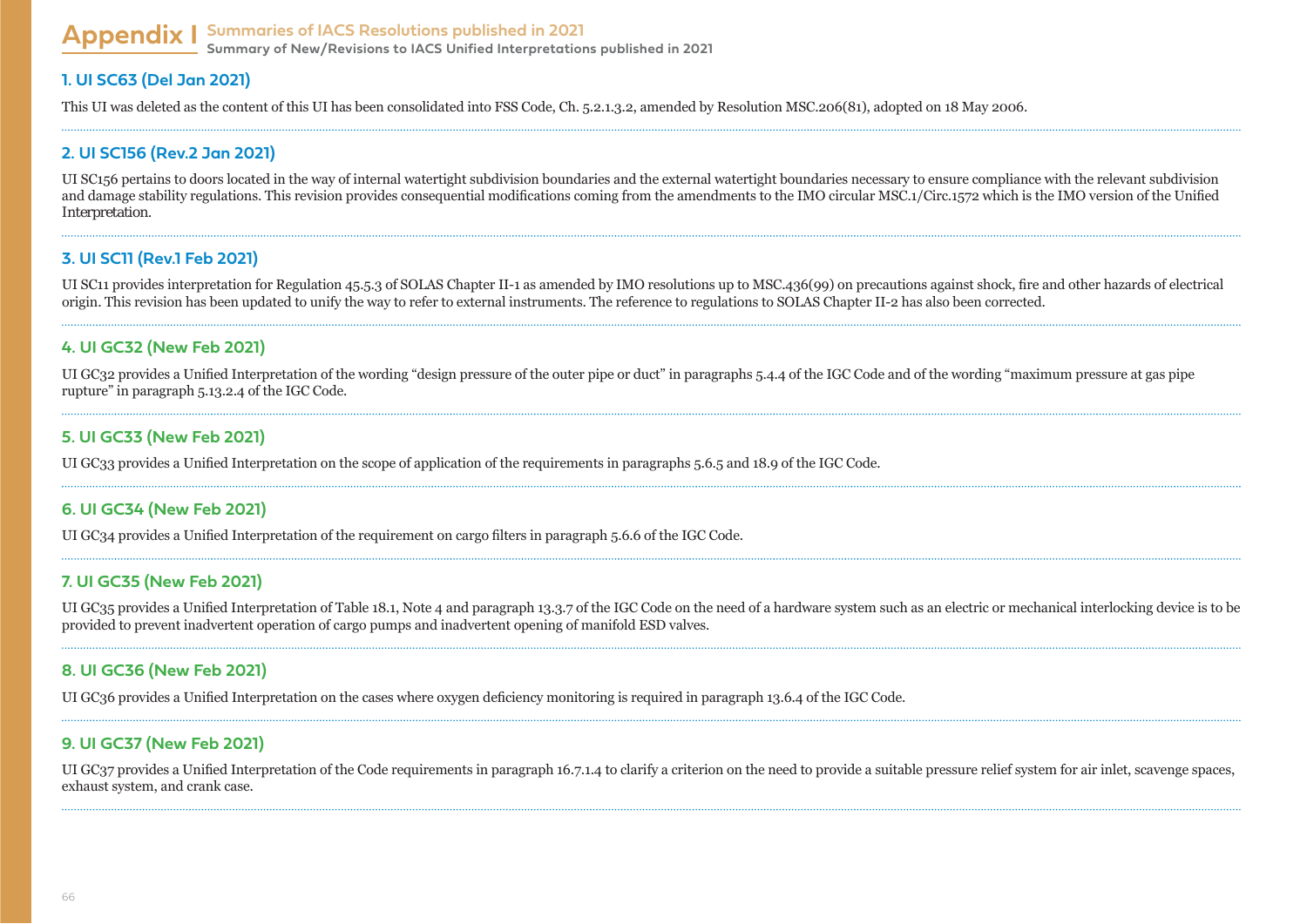#### **10. UI SC57 (Rev.2 Feb 2021)**

UI SC<sub>57</sub> provides interpretation of Regulations 4.5.3.4.1.3 and 4.5.3.4.1.4 of SOLAS Chapter II-2 on enclosed spaces containing a source of ignition. This revision has been updated to unify the way to refer to external instruments.

#### **11. UI SC70 (Rev.4 Feb 2021)**

UI SC70 provides interpretation of Regulations 11.6.2.2 and 4.5.4.3.1 of SOLAS Chapter II-2 on openings for small flow by thermal variations. This revision has been updated to unify the way to refer to external instruments.

#### **12. UI SC79 (Rev.5 Feb 2021)**

UI SC79 provides interpretation for Regulation 19.3.2 of SOLAS Chapter II-2 on certified safe type electrical equipment for ships carrying dangerous goods. This revision has been updated to unify the way to refer to external instruments.

#### **13. UI SC179 (Rev.3 Feb 2021)**

UI SC179 provides interpretation for Regulation 13.1 of SOLAS Chapter XII on draining and pumping of forward spaces of bulk carriers. This revision has been updated to unify the way to refer to external instruments.

#### **14. UI SC180 (Rev.4 Feb 2021)**

UI SC180 provides interpretation for Regulation 25 of SOLAS Chapter II-1 on water level detectors and performance standards for water level detectors on bulk carriers and single hold cargo ships other than bulk carriers. This revision has been updated to unify the way to refer to external instruments.

#### **15. UI SC194 (Rev.1 Feb 2021)**

UI SC194 provides interpretation of Regulation 17 of SOLAS Chapter V on installation of electrical and electronic appliances on the bridge and vicinity of the bridge. This revision has been updated to unify the way to refer to external instruments.

#### **16. UI SC274 (Rev.1 Feb 2021)**

UI SC274 provides interpretation of SOLAS regulation II-1/45.11 to clarify that prescriptive requirements in SOLAS and related Codes take precedence and are to be applied if discrepancies are found with other requirements including those published by IEC. This revision has been updated to unify the way to refer to external instruments and clarify that the revision applies to new ships only.

#### **17. UI SC1 (Rev.2 Feb 2021)**

UI SC1 provides interpretation of SOLAS Regulation 41.1.3 on arrangements of a ship's main source of electrical power. This revision has been updated to unify the way to refer to external instruments.

#### **18. UI SC10 (Rev.3 Feb 2021)**

UI SC10 provides interpretation of Regulation 45.5.2 of SOLAS Chapter II-1 to clarify how the regulations may be achieved. This revision has been updated to unify the way to refer to external instruments.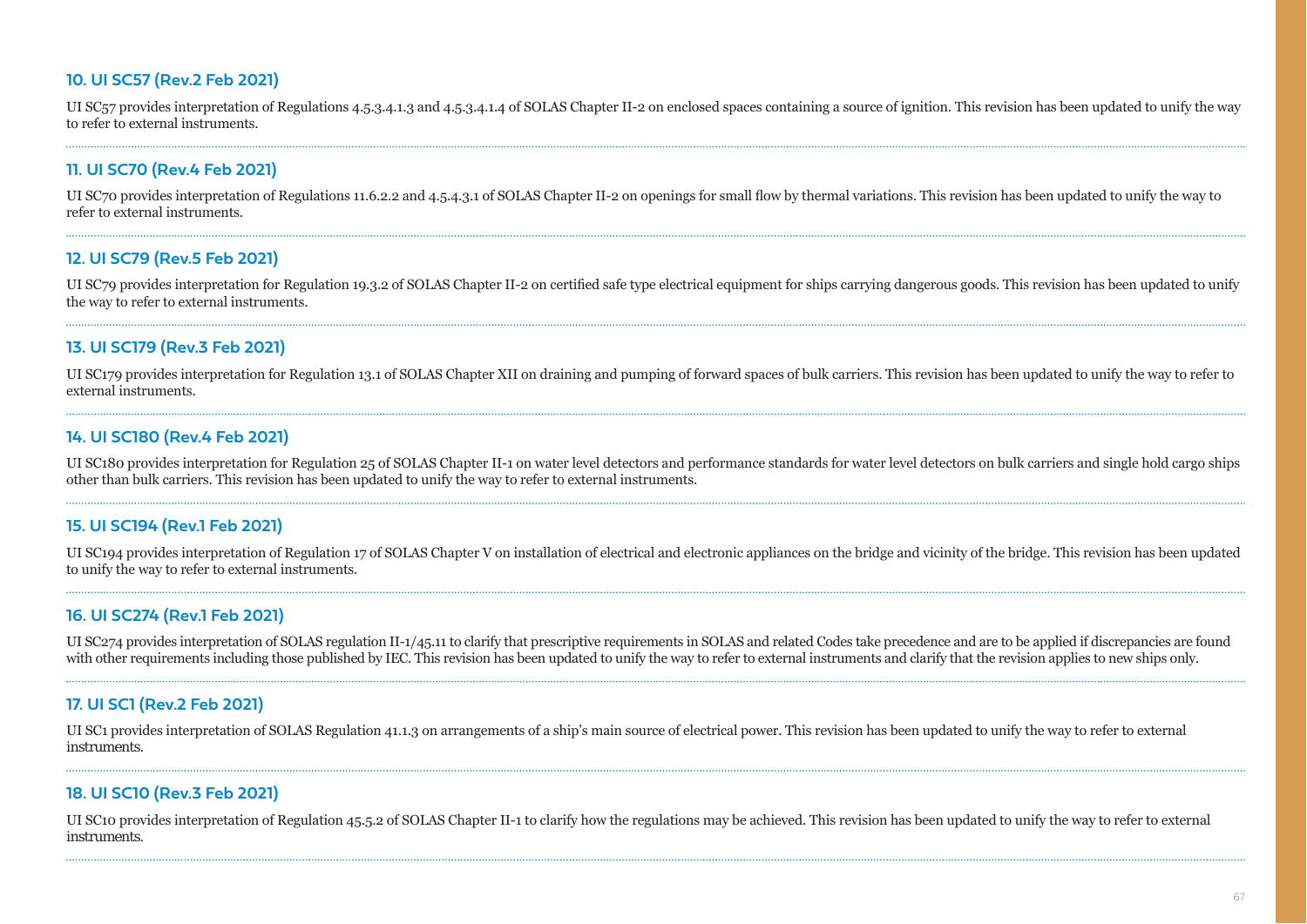#### **Appendix I Summaries of IACS Resolutions published in 2021 Summary of New/Revisions to IACS Unified Requirements published in 2021**

#### **19. UI SC42 (Rev.3 Feb 2021)**

UI SC42 provides interpretation of Regulation 20.3.2.2 of SOLAS Chapter II-2 to clarify related IEC requirements that can be used to satisfy the SOLAS requirement to prevent the escape of sparks. This revision has been updated to unify the way to refer to external instruments.

#### **20. UI SC43 (Rev.3 Feb 2021)**

UI SC43 provides interpretation on definition of Regulations 20.3.2.1 and 20.3.3 of SOLAS Chapter II-2 to clarify that safe equipment to be certified shall meet the relevant IEC requirements. This revision has undated the references to SOLAS.

#### **21. UI SC147 (Rev.2 Feb 2021)**

UI SC147 provides clarity to the requirement of watertight door closure in case of fire detection for FSS Code Cho. This revision aims at clarifying closing requirements for watertight doors also serving as fire doors.

#### **22. UI SC93 (Rev.2 Feb 2021)**

UI SC93 provides interpretation of SOLAS Chapter II-1 Regulation 12.11 on enclosure of stern tubes on cargo ships. This revision has updated the references reflecting that Chapter II-1 of SOLAS has been amended by MSC.421(98) and adopted on 15 June 2017.

## **23. UI LL65 (Rev.3 Feb 2021)**

UI LL65 pertains to ships intended to carry deck cargo and assigned or reassigned reduced freeboards in accordance with Regulation 27 of the International Convention on Load Lines. Changes have been made in this revision as the text of SOLAS Chapter II-1 Regulation 4 has been amended by IMO Resolution MSC.421(98) and footnotes.6 and .7 in SOLAS II-1/4 have been included directly in the text of Regulation 4.

#### **24. UI GC28 (Corr.1 Feb 2021)**

UI GC28 provides interpretation of the second sentence of paragraph 8.1 of the IMO IGC Code to offer guidance for sizing pressure relief systems for interbarrier spaces. The Corr.1 to Rev.1 has changed the implementation date from 1 January 2020 to 1 January 2021.

#### **25. UI SC225 (Corr.1 Mar 2021)**

UI SC225 provides interpretation of the occupied volume by flooded water of a flooded space in Reg.2(14) of SOLAS Chapter II-1. This revision has been updated to refer to the associated IMO Circular.

#### **26. UI SC61 (Del Mar 2021)**

UI SC61 was deleted as most of the contents have been included in a mandatory IMO instrument (the FSS Code).

#### **27. UI HSC5 (Del Mar 2021)**

UI HSC5 was deleted as the content of this UI has already been incorporated in the amendments to the 2000 HSC Code.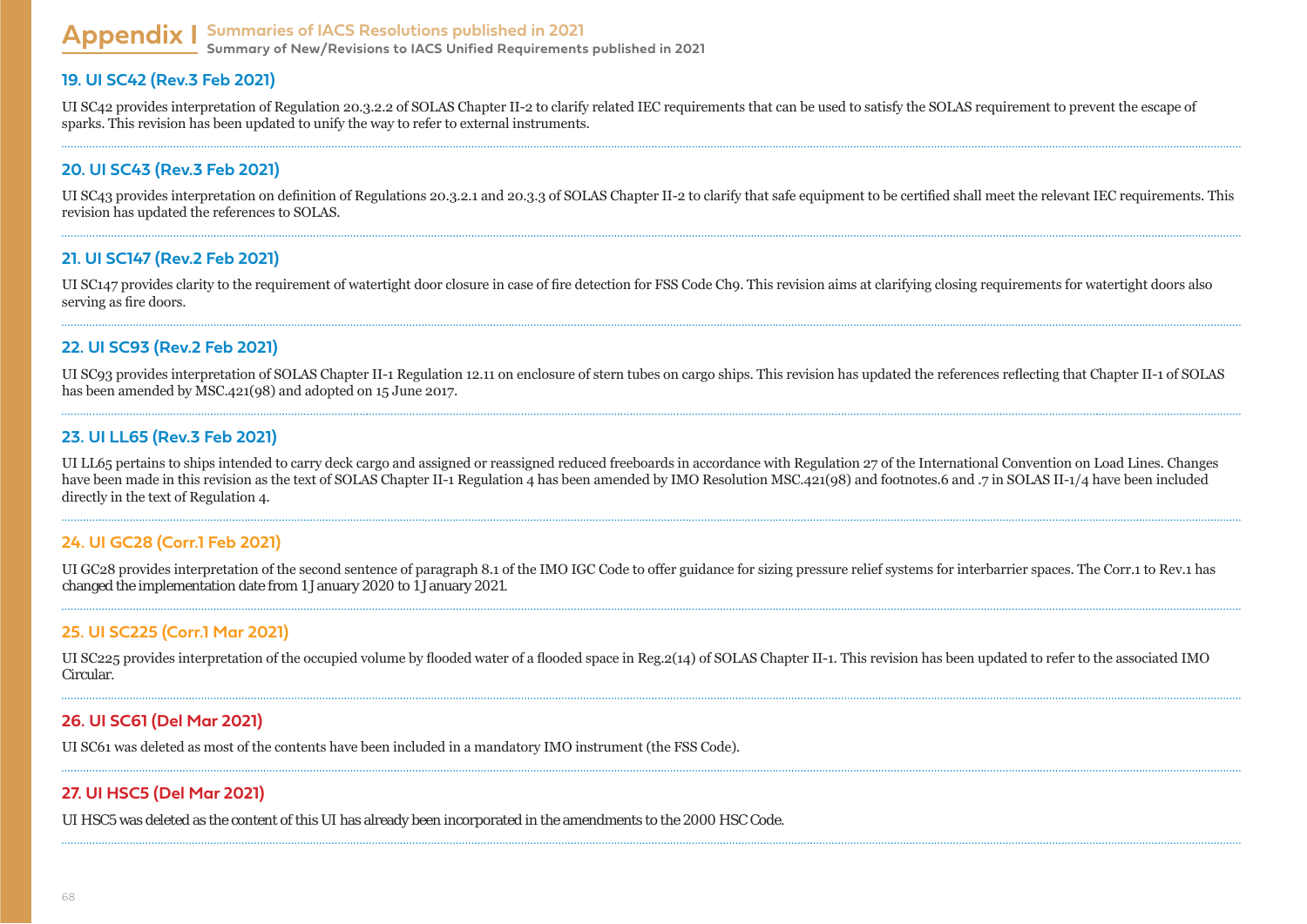#### **28. UI SC87 (Rev.2 Mar 2021)**

UI SC87 provides the interpretation of requirements to SOLAS Regs. II-2/19.3 and 19.4 relating to certification for carriage of solid dangerous bulk cargoes. It has been revised to refer to the IMSBC Code rather than the BC Code.

#### **29. UI SC197 (Rev.2 Mar 2021)**

UI SC197 provides clarity regarding the exemption from the requirements of Reg. II-2/10.7.1.3. and Reg. II-2/10.7.2., as provisioned by SOLAS regulation II-2/10.7.1.4. The UI highlights that the materials stated in Paragraph 1 (Non-combustible materials) of Annex 2 to the 2010 FTP Code need not be mentioned on the exemption certificates issued under this regulation. This revision updates the SOLAS text and the reference to the FTP Code.

#### **30. UI SC128 (Del Apr 2021)**

UI SC128 was deleted as respective requirements had been deleted from SOLAS Chapter II-2 and re-introduced in FSS Code Chapter 5. The FSS Code requirements have included a requirement to perform system flow calculations therefore the UI could be deleted.

#### **31. UI FTP3 (Rev.3 Apr 2021)**

UI FTP3 provides interpretation of FTP Code sub-section 5.3 and Annex 1, Part 3 on Test for "A", "B", and "F" class divisions. This revision has been updated to further harmonise with MSC.1/ Circ.1319.

#### **32. UI LL8 (Rev.2 Apr 2021)**

UI LL8 provides interpretation of requirements of miscellaneous openings in freeboard and superstructure decks for Regulation 18(2) and 18(3) of the International Convention on Load Lines. This revision has updated the application statements to clarify the relevance to the amended 1988 Protocol.

#### **33. UI SC161 (Rev.2 Apr 2021)**

UI SC161 provides interpretation of SOLAS Regulation II-1/5-1 on stability requirements of timber deck cargo in the context of damage. This revision has been updated to consider the new TDC  $code(Resolution A.1048(27))$  and SOLAS amendments (Resolution MSC.421(98)).

#### **34. UI SC49 (Rev.3 May 2021)**

UI SC49 provides a Unified Interpretation of the requirements of SOLAS Regulation II-2/10.7.2. This revision updates the SOLAS text being interpreted by the UI in line with the latest SOLAS amended texts.

#### **35. UI SC85 (Rev.2 May 2021)**

UI SC85 provides clarity to the definitions of ro-ro spaces in SOLAS regulation II-2/19.2.2.3. This revision has been updated to utilise the new format and corrects the SOLAS references.

#### **36. UI MPC11 (Corr.1 Jun 2021)**

UI MPC11 provides interpretation to MARPOL  $1/27$ . The Corr.1 to Rev.2 has been updated to align with MEPC.1/Circ.867.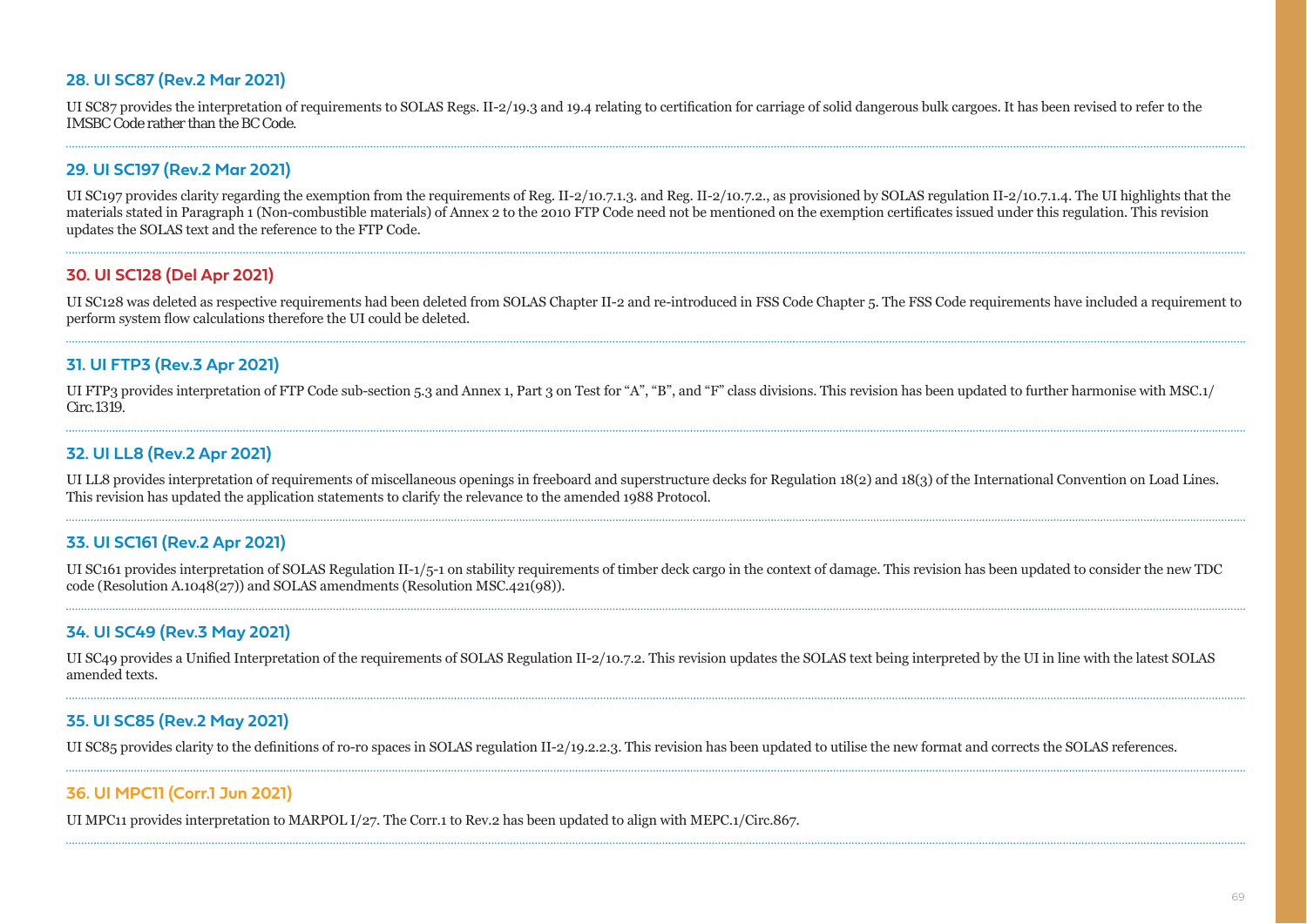#### **Appendix I Summaries of IACS Resolutions published in 2021 Summary of New/Revisions to IACS Unified Requirements published in 2021**

#### **37. UI LL50 (Rev.6 Jun 2021)**

UI LL50 provides interpretation to Regulation 25(4), 26(2) and 27(7) of the ICLL 1966, Regulation 25(4), 26(2) and 27(8) of the Protocol 1988 as well as Regulation II-1/3-3 of SOLAS on protection measures of crew. This revision has been updated to clarify the application of the Resolution to each of the existing versions of the ICLL.

#### **38. UI LL35 (Del Jun 2021)**

UI LL35 was deleted and converted into Recommendation 168.

#### **39. UI SC64 (Rev.2 Jun 2021)**

UI SC64 provides clarification of SOLAS II-2/9.7.3.1. This revision has been updated to reflect amendments to SOLAS which were introduced by Resolution MSC.365(93).

#### **40. UI SC146 (Rev.2 Jun 2021)**

UI SC146 provides interpretation of SOLAS chapter II-2 regulation 10.2.3 on fire hose couplings and nozzles. This revision has been updated to delete irrelevant wording in SOLAS regulation II-2/10.2.3.

#### **41. UI SC295 (New Jul 2021)**

UI SC295 provides clarity to the phrase "installed on or after" in paragraph 2 of resolution MSC.471(101).

#### **42. UI SC126 (Corr.1 Aug 2021)**

UI SC126 provides a Unified Interpretation of the requirements of SOLAS Regulations II-2/4.4.4, 5.3, 6.2.1 and 6.3.1. Corr.1 to Rev.2 has been updated to correct a reference to SOLAS requirement.

#### **43. UI SC170 (Del Aug 2021)**

UI SC170 was deleted as the requirements have been included in the FSS Code and in IACS UR F46.

#### **44. UI SC213 (Rev.5 Sep 2021)**

UI SC213 provides interpretation of SOLAS Regulations III/31.1.4, III/7.2.1.4, III/11.4, III/11.7, III/13.1.3, III/16.7 and LSA Code paragraph 4.1.3.2 on arrangements for remotely located survival craft. This revision has been updated to align with MSC.1/Circ.1490/Rev.1.

#### **45. UI SC154 (Corr.1 Sep 2021)**

UI SC154 provides interpretation of Regulation 9.3 of SOLAS chapter XII on the provision of detailed information on specific cargo hold flooding scenarios. Corr.1 to New has updated the references to related SOLAS requirements.

#### **46. UI SC159 (Corr.1 Sep 2021)**

UI SC159 provides interpretation of Regulation 10.7.2 of SOLAS Chapter II-2 on equivalent protection for a ship engaged in the carriage of dangerous goods in any cargo spaces. The Corr.1 to Rev.1 has been updated to correct references to IMO documents. Other editorial amendments have been made to include the text of the SOLAS Regulation being interpreted.